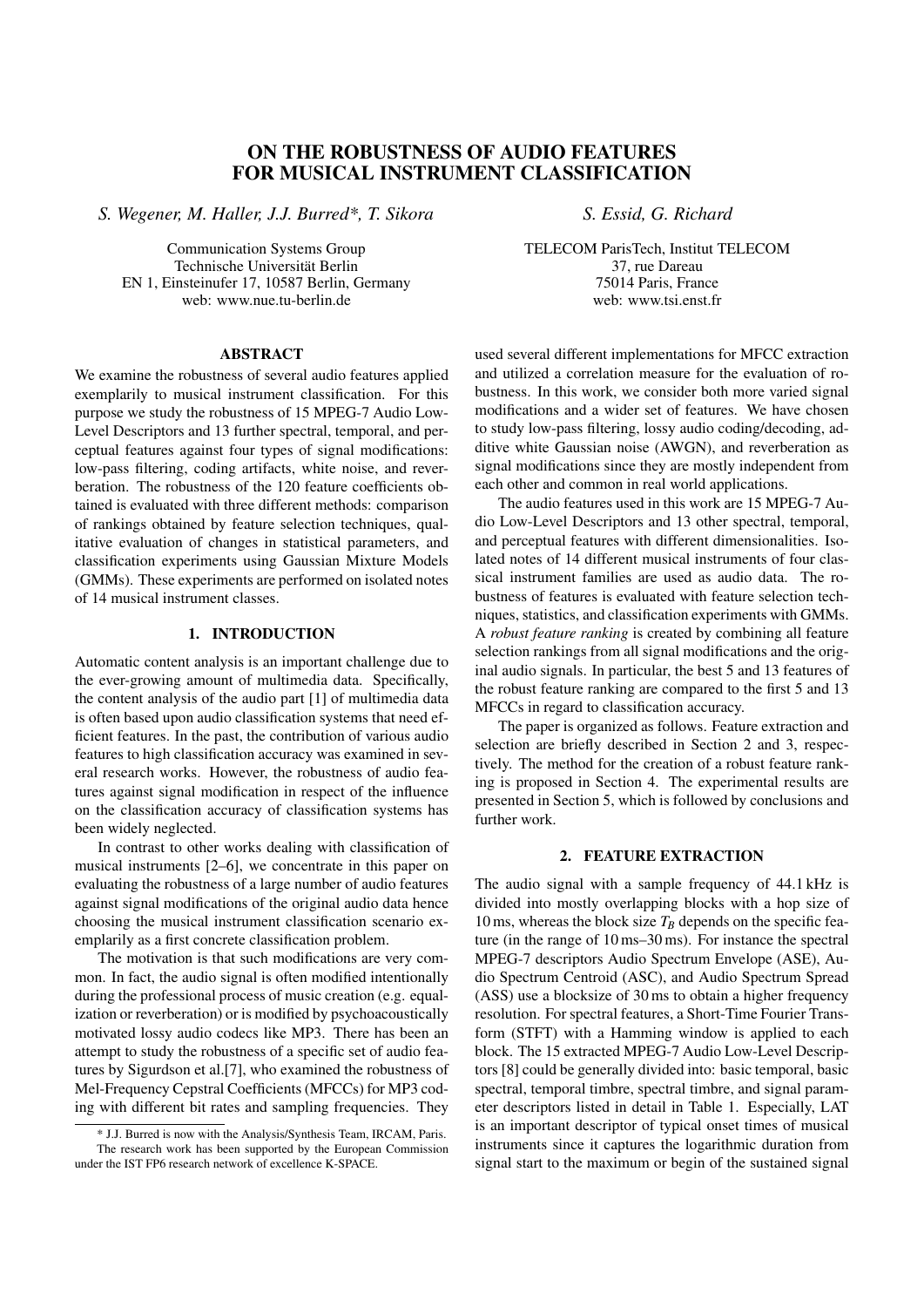| <b>Descriptor</b>              | Label      | Dim            | $\mathrm{T}_{\mathrm{B}}$ | Category  |
|--------------------------------|------------|----------------|---------------------------|-----------|
| Audio Waveform                 | <b>AWF</b> | $\mathfrak{D}$ | 10                        | BТ        |
| <b>Audio Power</b>             | AP         | 1              | 10                        | ВT        |
| Audio Spectrum Envelope        | ASE        | 34             | 30                        | <b>BS</b> |
| Audio Spectrum Centroid        | ASC        | 1              | 30                        | <b>BS</b> |
| Audio Spectrum Spread          | ASS        | 1              | 30                        | <b>BS</b> |
| <b>Audio Spectrum Flatness</b> | ASF        | 24             | 10                        | <b>BS</b> |
| Log Attack Time                | <b>LAT</b> | 1              | 10                        | <b>TT</b> |
| <b>Temporal Centroid</b>       | TC         | 1              | 10                        | TT        |
| Harmonic Spectrum Centroid     | <b>HSC</b> | 1              | 30                        | <b>TS</b> |
| Harmonic Spectrum Deviation    | HSD        |                | 30                        | TS        |
| Harmonic Spectrum Spread       | <b>HSS</b> | 1              | 30                        | <b>TS</b> |
| Harmonic Spectrum Variation    | <b>HSV</b> | 1              | 30                        | <b>TS</b> |
| Spectral Centroid              | SC         |                | 30                        | TS        |
| Audio Harmonicity              | AH         | 1              | 10                        | <b>SP</b> |
| Audio Fundamental Frequency    | AFF        | 1              | 10                        | <b>SP</b> |

Table 1: Overview of extracted MPEG-7 Audio Low-Level Descriptors (Dim - dimensionality,  $T_B$  - blocksize in ms, BT - basic temporal, BS - basic spectral, TT - timbre temporal, TS - timbre spectral, SP - signal parameter)

| <b>Feature</b>              | Label       | Dim | $\mathrm{T}_{\mathrm{B}}$ | Category  |
|-----------------------------|-------------|-----|---------------------------|-----------|
| Specific Loudness           | Ld          | 24  | 20                        | PS        |
| <b>Sharpness</b>            | Sh          |     | 20                        | <b>PS</b> |
| Spread                      | Sp          |     | 20                        | <b>PS</b> |
| Mel Freq. Cepstral Coeff.   | <b>MFCC</b> | 13  | 20                        | <b>PS</b> |
| <b>Zero Crossing Rate</b>   | Z           |     | 20                        | PT        |
| <b>Spectral Centroid</b>    | Sc          |     | 20                        | S         |
| Spectral Width              | Sw          |     | 20                        | S         |
| <b>Spectral Asymmetry</b>   | Sa          | 1   | 20                        | S         |
| <b>Spectral Flatness</b>    | Sf          |     | 20                        | S         |
| <b>Frequency Cutoff</b>     | Fc          | 1   | 20                        | S         |
| <b>Spectral Decrease</b>    | Sd          |     | 20                        | S         |
| <b>Spectral Oscillation</b> | So          |     | 20                        | S         |
| Spectral Slope              | <b>Ss</b>   |     | 20                        | S         |

Table 2: Overview of other extracted features (Dim - dimensionality, *T<sup>B</sup>* - blocksize in ms, PS - perceptual spectral, PT perceptual temporal, S - spectral)

part. The other extracted audio features [9] could be generally divided into: temporal, perceptual spectral, and other spectral features. They are shown in Table 2. All these features result in a 120-dimensional feature vector. They are extracted from both the original sounds and all the sounds altered by the considered modifications.

The motivation for the chosen signal modifications is given in Section 1. The parameters of all considered signal modifications are listed in Table 3. It should be noted that the signal modifications are applied to each audio signal without changing the sample frequency.

#### 3. FEATURE SELECTION

Feature selection techniques [10, 11] aim at obtaining a subset of efficient features from a larger set of candidate ones, where efficiency is determined by a chosen criterion. In general, the purpose of feature selection for classification problems is to maximize the classification accuracy. These techniques can be distinguished into filter and wrapper techniques. Filter techniques obtain their selection decisions

| Label           | Parameter      | <b>Value</b> | Unit | <b>Description</b> |
|-----------------|----------------|--------------|------|--------------------|
| 0               |                |              |      | original           |
| L <sub>8</sub>  | $f_c$          | 8            | kHz  | low-pass filtering |
| L <sub>16</sub> | fc             | 16           | kHz. | low-pass filtering |
| M32             | <b>Bitrate</b> | 32           | kb/s | MP3 cod./dec.      |
| M64             | <b>Bitrate</b> | 64           | kb/s | MP3 cod./dec.      |
| M128            | <b>Bitrate</b> | 128          | kb/s | MP3 cod./dec.      |
| N30             | <b>SNR</b>     | 30           | dВ   | <b>AWGN</b>        |
| N40             | <b>SNR</b>     | 40           | dВ   | <b>AWGN</b>        |
| R1              | RevTime        | 2000         | ms   | reverberation      |
|                 | Delay          | 1000         | ms   |                    |
| R <sub>2</sub>  | RevTime        | 2000         | ms   | reverberation      |
|                 | Delay          | 800          | ms   |                    |
| R <sub>3</sub>  | RevTime        | 1500         | ms   | reverberation      |
|                 | Delay          | 750          | ms   |                    |

Table 3: Overview of signal modifications with parameters

from criteria computed with the initial features, whereas the feature selection decisions of wrapper techniques are directly based on the classification accuracy result. In this work, we consider two sequential filter techniques based on a Fisherlike criterion [11] and using two alternative subset search techniques known as sequential forward selection (SFS) and sequential backward selection (SBS). Since the rankings of SFS and SBS obtained from our experiments have only minor differences at the last rank positions, we will only consider further the SFS algorithm and rankings. The objective measure for the SFS algorithm [11]

$$
J = \frac{\text{Tr}(S_b)}{\text{Tr}(S_w)}\tag{1}
$$

is chosen in this work as a ratio between the trace of the between-class scatter matrix  $S_b$  and the trace of the withinclass scatter matrix  $S_w$ . Tr( $S_b$ ) is a measure of the average distance (over all classes) of the mean of each class from the global mean for all classes.  $Tr(S_w)$  is a measure for the average of variance of features. Therefore *J* measures the separability of classes for a given set of features. Great betweenclass spacing and small within-class variances lead to high class separability (high values of *J*).

The SFS algorithm generates a ranking of features ordered by the highest class separability according to *J* in the following way: *J* is initially computed for each individual feature. The best feature (the one with the highest  $J$ ) is first chosen. Subsequently, *J* is computed for all pairwise combinations with the first rank feature and all other remaining features. The combination with the highest separability is chosen and the first two ranks are determined. These two ranks build a new subset and the SFS algorithm proceeds with the computation of *J* for all combinations between this subset and one of all remaining features. Then again, the combination with the maximum *J* is chosen and the next rank is determined. The SFS proceeds this way until the number of features that have to be selected is reached or the subset equals the set of available features. In the following, the algorithmic form of the SFS algorithm is presented.  $\mathscr X$  is the set of all features.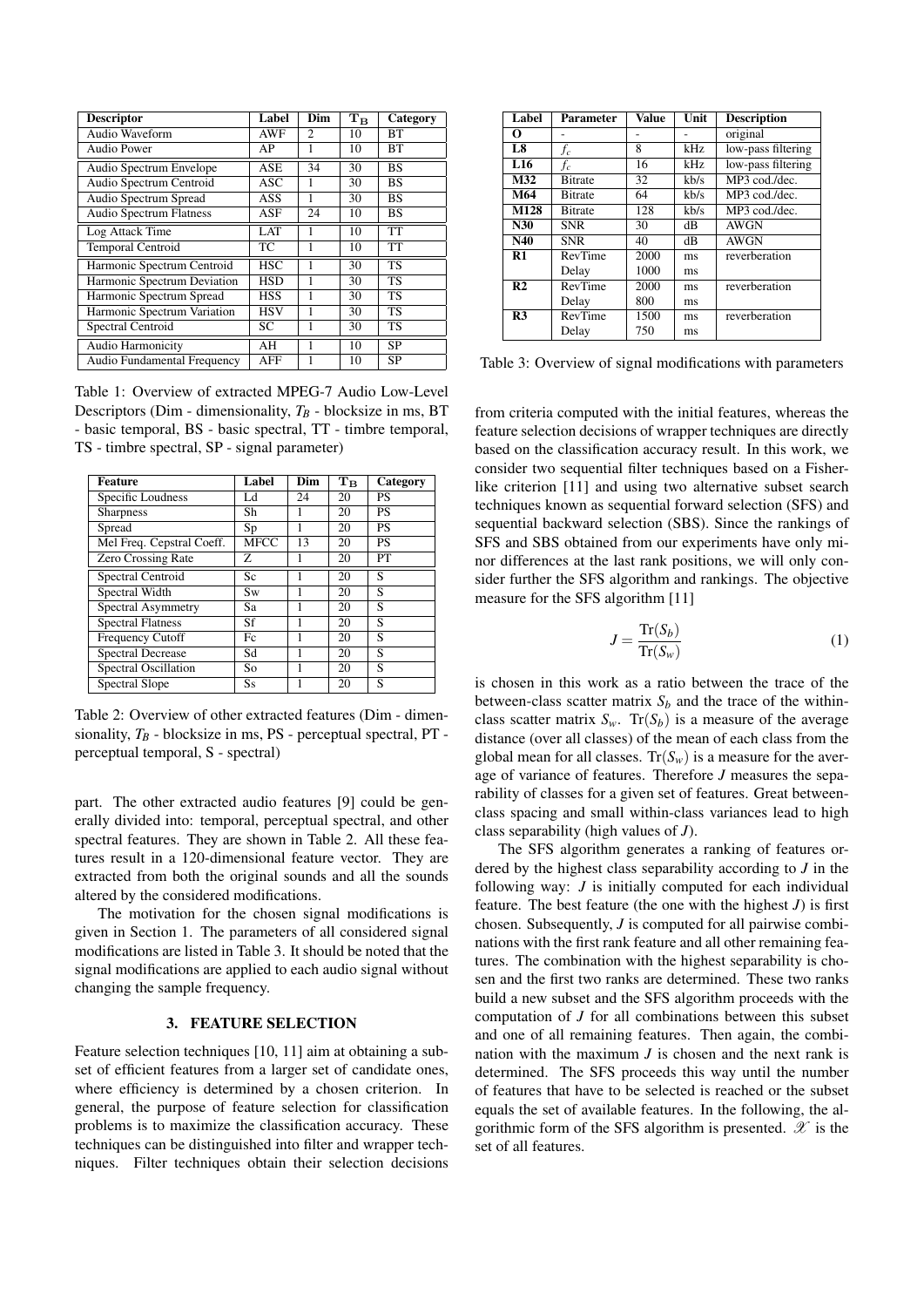| Rk | $\Omega$   | L8         | L16       | M32        | M64        | M128       | N30           | N40        | R1         | R <sub>2</sub> | R <sub>3</sub> |
|----|------------|------------|-----------|------------|------------|------------|---------------|------------|------------|----------------|----------------|
|    | <b>LAT</b> | LAT        | LAT       | <b>LAT</b> | <b>LAT</b> | LAT        | <b>LAT</b>    | <b>LAT</b> | LAT        | LAT            | <b>LAT</b>     |
| 2  | MFCC-3     | MFCC-3     | MFCC-3    | $Ld-2$     | MFCC-3     | MFCC-3     | MFCC-3        | MFCC-3     | MFCC-3     | MFCC-3         | MFCC-3         |
| 3  | $Ld-2$     | $Ld-2$     | $Ld-2$    | MFCC-3     | $Ld-2$     | $Ld-2$     | MFCC-4        | MFCC-4     | $Ld-2$     | $Ld-2$         | $Ld-2$         |
| 4  | MFCC-4     | MFCC-4     | MFCC-4    | MFCC-4     | MFCC-4     | MFCC-4     | $Ld-1$        | $Ld-2$     | MFCC-4     | MFCC-4         | MFCC-4         |
| 5  | $Ld-1$     | $Ld-1$     | $Ld-1$    | $Ld-1$     | $Ld-1$     | $Ld-1$     | $Ld-2$        | $Ld-1$     | <b>ASC</b> | <b>ASC</b>     | <b>ASC</b>     |
| 0  | ASC        | <b>ASC</b> | ASC       | <b>ASC</b> | <b>ASC</b> | <b>ASC</b> | MFCC-5        | <b>ASC</b> | $Ld-1$     | $Ld-1$         | $Ld-1$         |
|    | MFCC-5     | TC         | MFCC-5    | TC         | TC.        | MFCC-5     | <b>ASC</b>    | ТC         | MFCC-5     | MFCC-5         | MFCC-5         |
| 8  | TC         | <b>Sc</b>  | TC        | <b>HSC</b> | MFCC-5     | TC         | TC            | MFCC-5     | TC         | <b>HSC</b>     | TC             |
| 9  | Sh         | Sh         | Sh        | Sh         | MFCC-6     | Sh         | $ASE-34$      | MFCC-6     | Sh         | TC             | Sh             |
| 10 | <b>SC</b>  | <b>HSC</b> | <b>SC</b> | <b>SC</b>  | <b>HSC</b> | <b>SC</b>  | MFCC-6        | <b>SC</b>  | Fc         | Sh             | Fc             |
| 11 | MFCC-6     | MFCC-5     | MFCC-6    | <b>Sc</b>  | <b>SC</b>  | MFCC-6     | <b>SC</b>     | $AWF-2$    | MFCC-6     | Fc             | MFCC-6         |
| 12 | Sa         | <b>SC</b>  | <b>Sc</b> | Fc         | <b>Sh</b>  | Sa         | <b>MFCC-1</b> | MFCC-7     | <b>SC</b>  | MFCC-6         | <b>SC</b>      |
| 13 | Fc         | MFCC-6     | Sa        | MFCC-6     | Sa         | Fc         | $AWF-2$       | MFCC-1     | <b>HSC</b> | SC             | Sa             |

Table 4: Rankings of the 13 best features selected by SFS for original signals and all signal modifications. Features that differ from the ranking of the original signals (column O) are indicated bold.

| Rk                      | <b>Feature</b> |
|-------------------------|----------------|
| 1                       | LAT            |
| $\overline{2}$          | $MFCC-3$       |
| $\overline{3}$          | $Ld-2$         |
| 4                       | $MFCC-4$       |
| 5                       | $Ld-1$         |
| 6                       | ASC            |
| $\overline{7}$          | ТĈ             |
| 8                       | MFCC-5         |
| $\overline{\mathbf{Q}}$ | $MFCC-6$       |
| 10                      | SC             |
| 11                      | Sh             |
| 12                      | HSC            |
| 13                      | $AWF-2$        |

Table 5: The 13 best features of the robust feature ranking obtained by the average feature rank over all available modified audio databases and the original one for each feature.

- 1. Start with the empty feature set  $\mathcal{Y}_s = \{ \emptyset \}$  with  $s = 0$ .
- 2. Out of the features that have not yet been chosen, select the one feature  $f^+$  that maximizes the objective function *J* in combination with the previously selected features:  $f^+ = \text{argmax} \ \{J(\mathscr{Y}_s \cup f_i)\}.$ *fi*∈X −Y*<sup>s</sup>*
- 3. Update:  $\mathscr{Y}_{s+1} = \mathscr{Y}_s \cup f^+, s \to s+1$ .
- 4. Go to 2.

## 4. ROBUST FEATURE RANKING

How is it possible to identify robust features or obtain a robust feature ranking for audio features automatically? To this end, we propose the following scheme. Various signal modifications should be introduced by applying various audio effects to an initial "clean" database of audio classes. Feature selection techniques are then applied to the original and each such modified audio database. Here, the feature selection process can be stopped if the desired dimensionality is reached. The feature ranking for the original database along with the rankings for all modified databases are subsequently combined in a straightforward way. The robust feature ranks are ordered according to the average rank for each feature

where the average is computed over all available modified databases and the original one.

#### 5. EXPERIMENTAL RESULTS

Approximately 6000 isolated notes of 14 different musical instruments with different pitch and playing styles are used as audio data. The instruments are woodwinds (bassoon, clarinet, horn, flute, oboe), brass (tuba, trombone, trumpet, sax), strings (contrabass, cello, viola, violin), and piano. The audio data is part of the Musical Instrument Sound Database (RWC) [12].

After feature extraction, a feature ranking is created for each signal modification and the original audio data with SFS resulting in 11 rankings. The SFS is performed on approximately 10<sup>6</sup> frames for each signal modification. The Table 4 lists the 13 best features for all signal modifications and the original audio data selected with SFS. Table 5 lists the 13 robust features that are selected by the average feature ranks over all effects as described in Section 4.

LAT has the highest class separability for all signal modifications and the original signals. The work by Simmermacher et al. [5] shows the same result for original audio data with different feature selection methods on isolated notes. Their study shows further that the results for musical instrument classification on isolated notes can not easily be generalized to solos. Hence, the results may not apply to the even more complex case of polyphonic music. Nevertheless, note that the principle of our approach is not restricted to isolated notes, nor to the music instrument classification problem.

For isolated notes, also some of the lower MFCCs, the first two perceptual adapted loudness coefficients (Ld-1 and Ld-2), the spectral centroids (SC and ASC) and the temporal centroid (TC) have low ranks for all signal modifications and the original signals. The deviation of feature ranks over the SFS rankings corresponding to different signal modifications is relatively low for these mentioned features.

Furthermore, the maximum, minimum, mean, median, standard deviation, skewness, and kurtosis of each feature over all classes and for all signal modifications and the original database are extracted to explore their changes. Great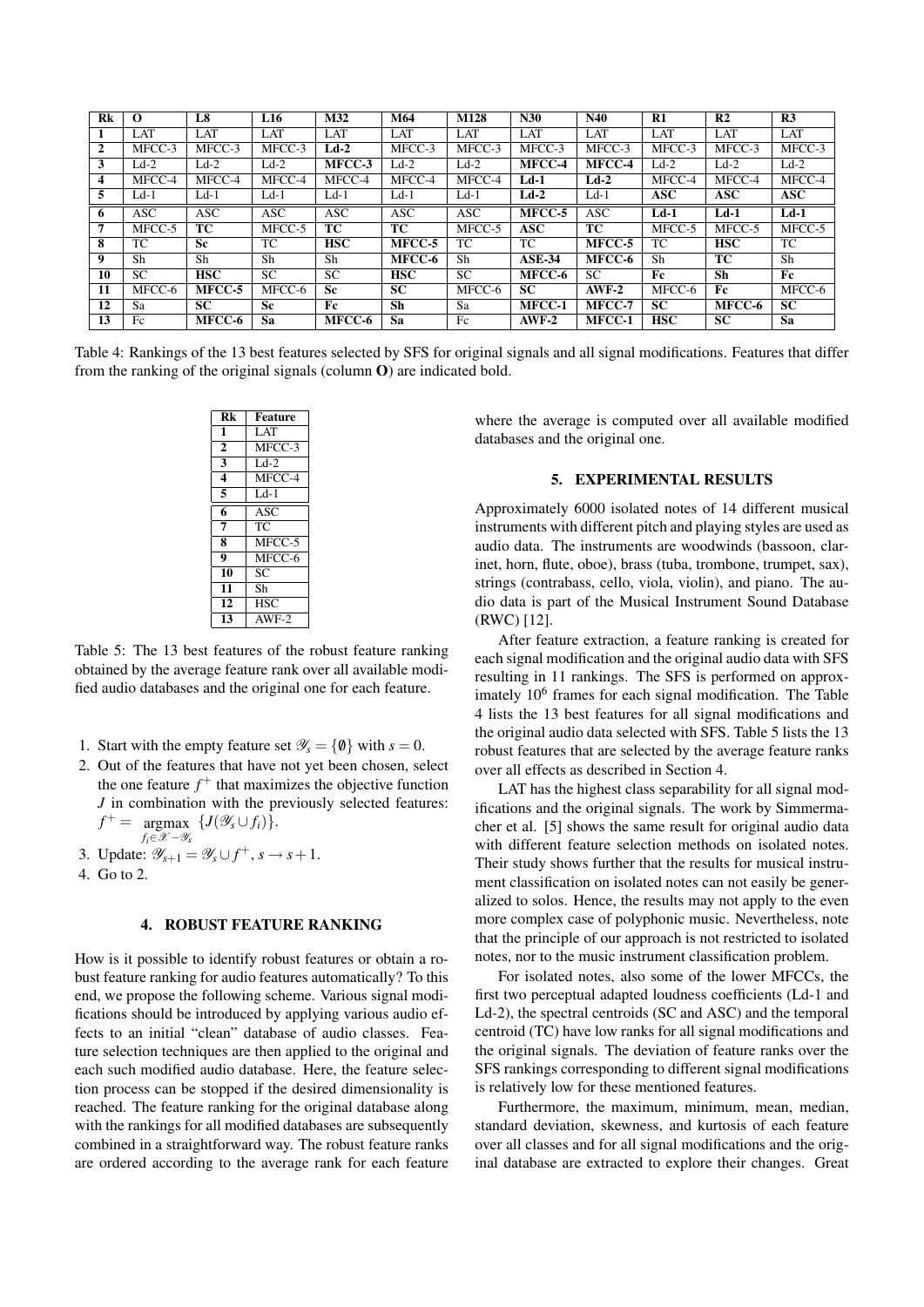

Figure 1: Classification accuracy for GMM classification experiments with original and robust features selected with SFS retaining the first 5, 13, and 30 features as well as MFCC for 5 and 13 features.

variations of the statistics of a feature over the different signal modifications suggest that this feature is highly influenced by this signal modifications and thus not very robust. The features LAT and TC show very small changes of their statistics, so the statistical evaluation supports the results of the robust feature ranking in Table 5. This features could be considered as very robust features. Some of the lower MFCCs and the first two Ld coefficients (Ld-1 and Ld-2), SC, and ASC show some larger differences between the statistics for additive noise, so they could be considered as some less robust features for noise, although they are among the 13 best features of the robust feature ranking, but they seem to be robust against all other signal modifications.

After evaluating the feature rankings, the classification accuracies of the robust feature scheme are compared to the ones relating to a classification scheme based on features selected over the original database and to a third classification scheme using only MFCCs, as these are very common audio features. Since the robust features and the selected features of the original database do not differ for the dimensionality of 5, they are compared jointly to the first 5 MFCCs. For a dimensionality of 13, robust and original feature selections are compared to the first 13 MFCCs. For a dimensionality of 30, only the robust features are compared to the original feature selection.

Gaussian Mixture Models (GMMs) [11] are used as parametric models for maximum likelihood (ML) classification. So a joint decision for all frames of each isolated note is taken to classify the musical instrument. The GMMs for each class of musical instrument have eight Gaussian components. They are trained with the well-known Expectation Maximization (EM) algorithm. For the training phase, we